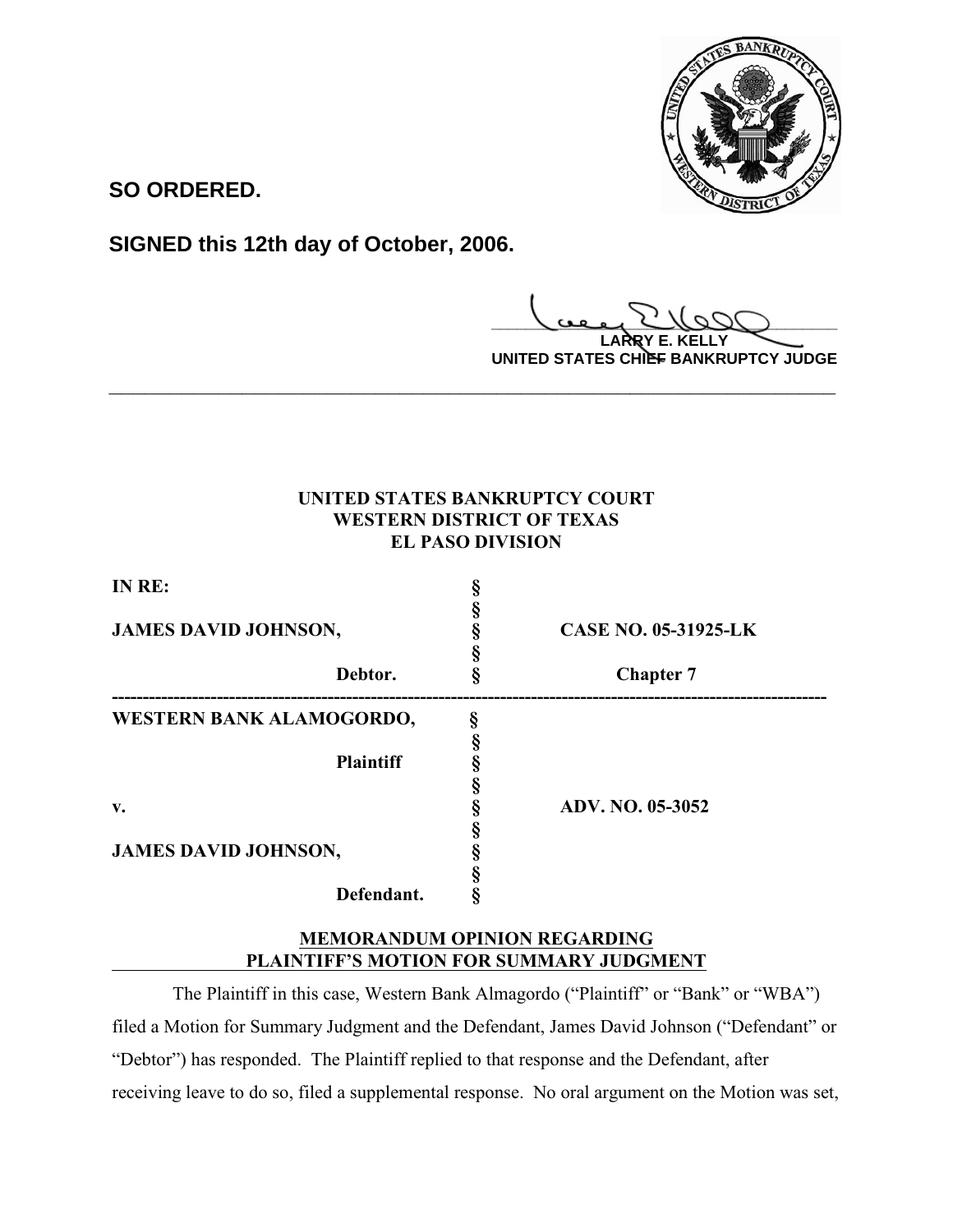the court deciding instead that it would rule on the pleadings and affidavits. After having reviewed those papers and the file and record in the case, and pursuant to Fed.R.Bankr.P. 7052, the court now makes the following findings of fact and conclusions of law in support of its Order Granting Motion for Summary Judgment, entered contemporaneously herewith.

### SUMMARY JUDGMENT STANDARDS

In an adversary proceeding, summary judgment is appropriate if the moving party can "show that there is no genuine issue as to any material fact and the moving party is entitled to judgment as a matter of law." Fed.R.Civ.P. 56(c); **Anderson v. Liberty Lobby, Inc.,** 477 U.S. 242, 248 (1986); **Bailey v. United Airlines**, 279 F.3d 194, 198 (3d Cir. 2002). An issue is material if its resolution could affect the outcome of the action. **Perez v. United States**, 312 F.3d 191, 193 (5th Cir. 2002), *citing* **Anderson**, 477 U.S. at 248. In deciding whether a fact issue has been created, the court must view the facts and the inferences to be drawn therefrom in the light most favorable to the nonmoving party. *See* **Perez**, 312 F.3d at 193, *citing* **Olabisiomotosho v. City of Houston**, 185 F.3d 521, 525 (5th Cir. 1999); *see also* **Matsushita Elec. Indus. Co., Ltd. v. Zenith Radio Corp.**, 475 U.S. 574, 587 (1986) (when ruling on a motion for summary judgment, the court must view the evidence in the light most favorable to the non-movant). In other words, the court must accept the non-movant's version of the facts as true and resolve conflicts in the non-movant's favor. *See* **Big Apple BMW, Inc. v. BMW of North America, Inc.**, 974 F.2d 1358, 1363 (3d Cir. 1992).

The moving party bears the initial burden of demonstrating the absence of genuine issues of material fact. *See* **Celotex Corp. v. Catrett**, 477 U.S. 317, 322-23 (1986). Once the movant has done so, however, the non-moving party cannot simply rest on its pleadings. *See* Fed.R.Civ.P. 56(e). A non-moving party "will not be able to withstand a motion for summary judgment merely by making allegations; rather, the party opposing the motion must go beyond its pleadings and designate specific facts by use of affidavits, depositions, admissions, or answers to interrogatories showing there is a genuine issue for trial." **In re Ikon Office Solutions, Inc.**, 277 F.3d 658, 666 (3d Cir. 2002). This requirement is not satisfied by "speculation, conjecture, or fantasy"; it requires sufficient probative evidence to allow a finding in its favor, assuming the evidence is established at trial. **Wilson v. International Business Machines Corp.**, 62 F.3d 237, 241 (8th Cir. 1995); *see also* **Brown v. City of Houston, Tex**.*,* 2003 WL 21517366, \*2 (5th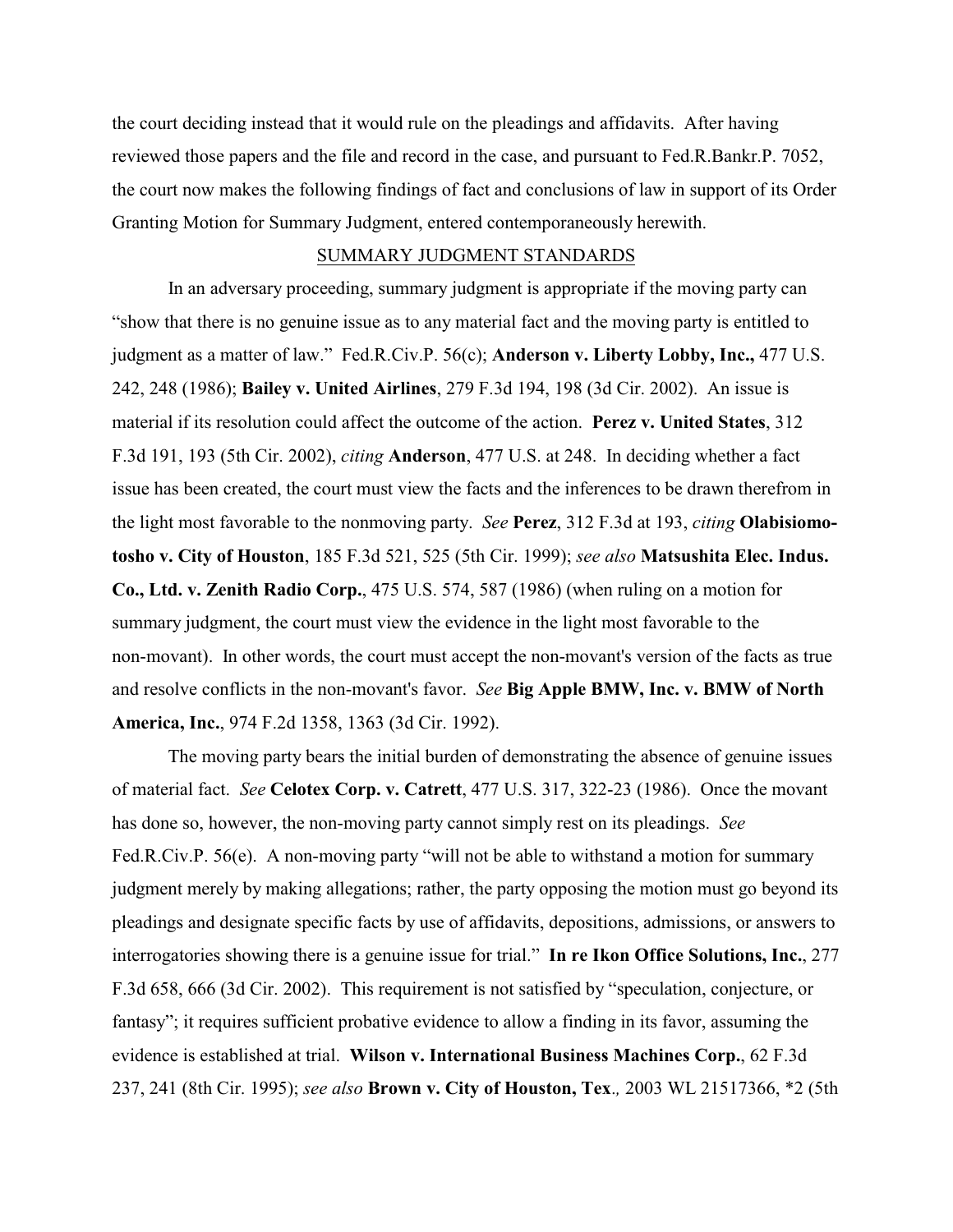Cir.) ("Unsubstantiated assertions, improbable inferences, and unsupported speculation are not sufficient to defeat a motion for summary judgment."), *citing* **Bridgmon v. Array Systems Corporation**, 325 F.3d 572, 577 (5th Cir. 2003) *and* **Hugh Symons Group, PLC v. Motorola, Inc.**, 292 F.3d 466, 468 (5th Cir. 2002). In other words, if "the evidence submitted by the nonmoving party is merely colorable or is not significantly probative, summary judgment may be granted because '[w]here the record taken as a whole could not lead a rational trier of fact to find for the non-moving party, there is no "genuine" issue for trial.'" **Hawking v. Ford Motor Credit Co.**, 210 F.3d 540, 545 (5th Cir. 2000).

#### DISCUSSION AND ANALYSIS

The court has carefully reviewed and considered the affidavits of Paul Kienzle III and the Defendant, along with the exhibits attached to them. It has also taken judicial notice of the Debtor's schedules filed in this bankruptcy case, specifically Schedule F, which is the Debtors' list of unsecured creditors. This Schedule lists the Plaintiff, Western Bank of Alamogordo, and its claim is scheduled by the Debtor as liquidated, noncontingent and undisputed. It is noteworthy that this is the ONLY creditor listed by the Debtor in his bankruptcy case.

The Bank's Complaint in this adversary proceeding generally alleges, and it argues in the Motion for Summary Judgment, that the Debtor entered into a settlement agreement and a stipulated judgment with the Bank, and that these documents alone compel a finding, under the principles of collateral estoppel and/or the Rooker-Feldman Doctrine, that the debt is nondischargeable under  $\S 523(a)(2)(A)$  and/or (a)(6). Debtor answered in the suit that the settlement agreement was entered into under duress and is thus unenforceable. He also raised in his answer issues of usury, contributory negligence, estoppel and laches as affirmative defenses to the claim of the Bank. With respect to the Motion for Summary Judgment, he argues that for various reasons collateral estoppel and the Rooker-Feldman Doctrine do not apply here, that his affirmative defense of duress bars the relief requested by the Bank,  $\frac{1}{1}$  and that the Bank is also not entitled to summary judgment because a material fact–the amount of the Bank's claim–is still at issue, the Bank having "neither requested nor established an amount to be discharged." Defendant's Response to Plaintiff's Motion for Summary Judgment, p. 19. .

 $1$  With respect to the Motion for Summary Judgment, the Debtor does not argue or present any evidence on his other defenses.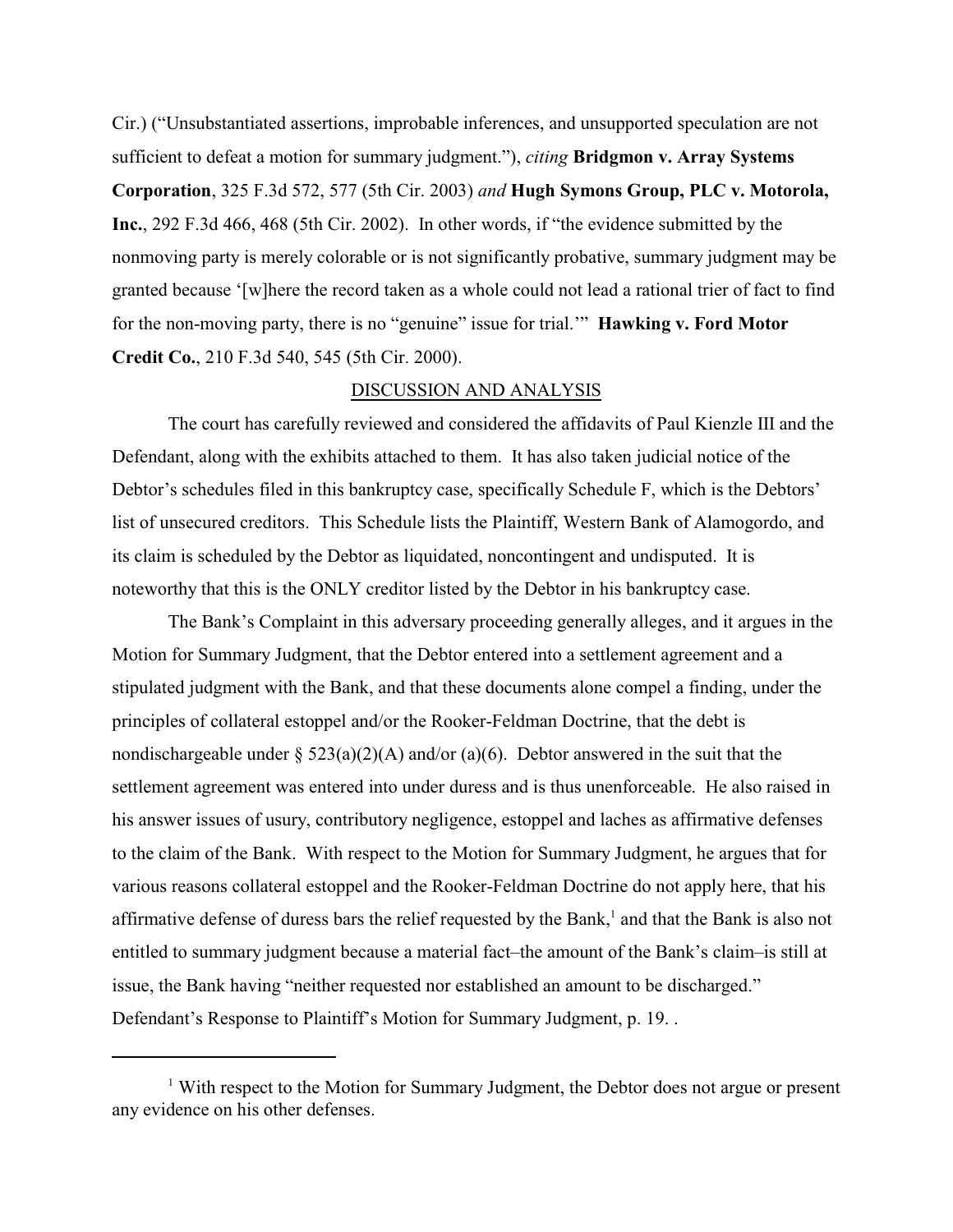After carefully considering the arguments espoused by the parties in their various pleadings, including the Motion for Summary Judgment, Debtor's Response to the Motion for Summary Judgment, the Motion of Western Bank-Alamogordo for leave to file exhibit in support of the Motion for Summary Judgment, the Order granting same, the Response of the Debtor to the Motion for Summary Judgment, the Response of the Bank to the Debtor's Response, the Debtor's Supplemental Response, and the exhibits attached to certain of the above pleadings, the court now makes the following findings of fact and conclusions of law.

#### **Background**

The following facts appear to be not in dispute:

1. On or about October 21, 1998, the Bank began to floor plan the used car inventory of Buy Rite Motors, a New Mexico general partnership of which Debtor and Robert W. Freemyer were partners. In connection with that floor planning, Buy Rite Motors executed one note to the Bank in the amount of \$203,020.00 ("Note 1") and another note in favor of Bank in the amount of \$179,330.37 ("Note 2"). The Bank was granted a lien on some real estate and a security interest in some personal property, including inventory, parts, equipment and the "floor plan of used car for resale" to secure Note 1. The Debtor and Freemyer each personally guaranteed Buy Rite Motors' debt to the Bank, limited to the principal amount of Note 1 plus attorneys fees and certain other charges.

2. Under the floor plan arrangement, the Bank held the title to each vehicle offered for sale by Buy Rite Motors, and upon the sale of the vehicle Buy Rite Motors was required to pay the purchase price to the Bank in exchange for release of the title.

3. In late 1999, Buy Rite began to sell vehicles "out of trust"–i.e., it was not remitting the sale proceeds of each vehicle to the Bank as those proceeds were received. The Debtor contacted an officer of the Bank and spoke about the problem, and soon after that requested a meeting with the Bank's President to address the amount that Buy Rite had failed to pay the Bank. No agreement was reached at that meeting regarding whether and how the amount not paid as required would be repaid.

4. Shortly after that meeting, the Bank filed a criminal complaint against the Debtor and others associated with Buy Rite Motors.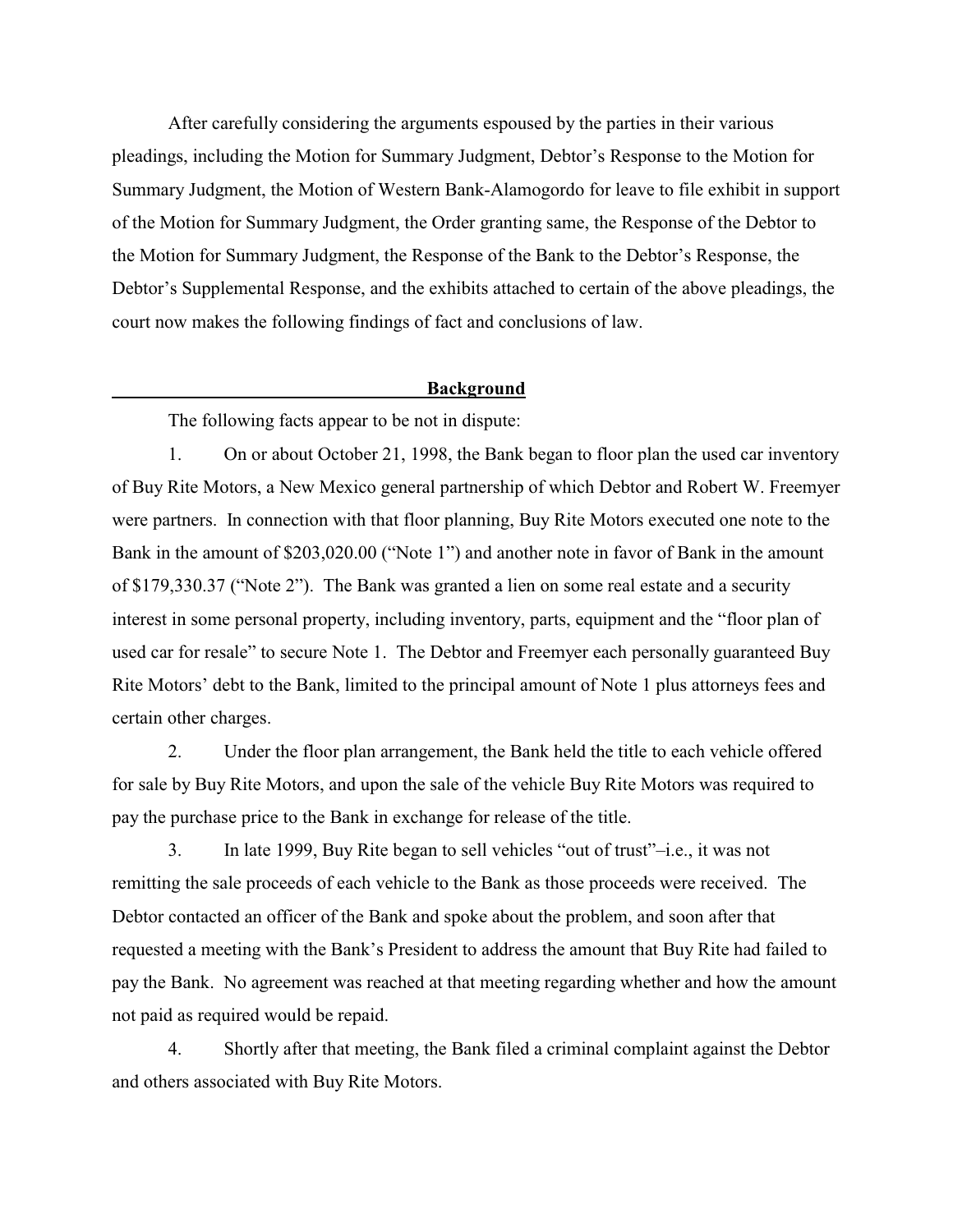5. On or about April 27, 2000, the Bank filed its "Complaint for Money Owed, Real Property Foreclosure, Personal Property Foreclosure, Appointment of Special Receiver, Conversion, Fraud, Racketeering, Civil Conspiracy, Unfair Practices, Breach of the Duty of Loyalty, Negligence, and Breach of Contract" (the "State Court Complaint") against Buy Rite Motors, the Debtor, and others in the Twelfth Judicial District, Otero County, New Mexico (the "State Court Suit").

6. On or about November 15, 2001, the Bank, Buy Rite Motors, the Debtor, and others entered into a settlement agreement (the "Settlement Agreement"). The Settlement Agreement provided, in part:

**NONDISCHARGEABILITY**: Buy Rite, Johnson, and Freemyer admit liability to WBA and causing damages and loss to WBA of WBA's property while it was deposited on WBA's premises in the amount of the Debt resulting directly from their commission of false pretenses, false representations, actual fraud and conversion and willful and malicious injury to WBA's property and are thus indebted to WBA under Counts VIII and IX of the Complaint. Buy Rite, Johnson, and Freemyer admit that the Debt was incurred and obtained by their knowing, fraudulent, bad faith, and positive commission of false pretenses, false representations, and actual fraud with intent to deceive WBA as contemplated by 11 U.S.C. § 523(a)(2)(A) and admit that WBA justifiably relied on that commission and was deceived. Buy Rite, Johnson, and Freemyer admit that the Debt was incurred through willful, malicious, deliberate, and intentional injury by Buy Rite, Johnson, and Freemyer to WBA and property of WBA as contemplated by § 523(a)(6). Buy Rite, Johnson, and Freemyer admit as true all facts and allegations in Counts VIII and IX of the Complaint, and incorporate them by reference herein. All facts and statements made in this paragraph and preceding paragraph shall be taken as true in any subsequent action, litigation or adversary proceeding between the Parties to this Settlement Agrement only in bankruptcy court and actions related thereto without further proof. These admissions are factual and not merely legal conclusions. In addition, Buy Rite, Johnson, and Freemyer admit that sufficient factual admissions exist to deem the Debt nondischargeable in bankruptcy or similar proceeding subject to review and determination by a bankruptcy court. Given the foregoing factual admissions, Buy Rite, Johnson, and Freemyer further acknowledge that any attempt to pay less than the full amount of the Debt in a Chapter 13 bankruptcy would constitute a bad faith Chapter 13 Plan, and that this acknowledgment may be used by WBA to object to confirmation of any Chapter 13 Plan. . . . Counsel for Buy Rite, Johnson, Freemyer, Vikkee Johnson, and Carolyn Freemyer opines and represents that the foregoing language is sufficient to make the Debt nondischargeable.

Settlement Agreement, pp. 3-4, Para. 3. The parties to the Settlement Agreement further agreed that the "Settlement Agreement was not entered into or executed under any duress or coercion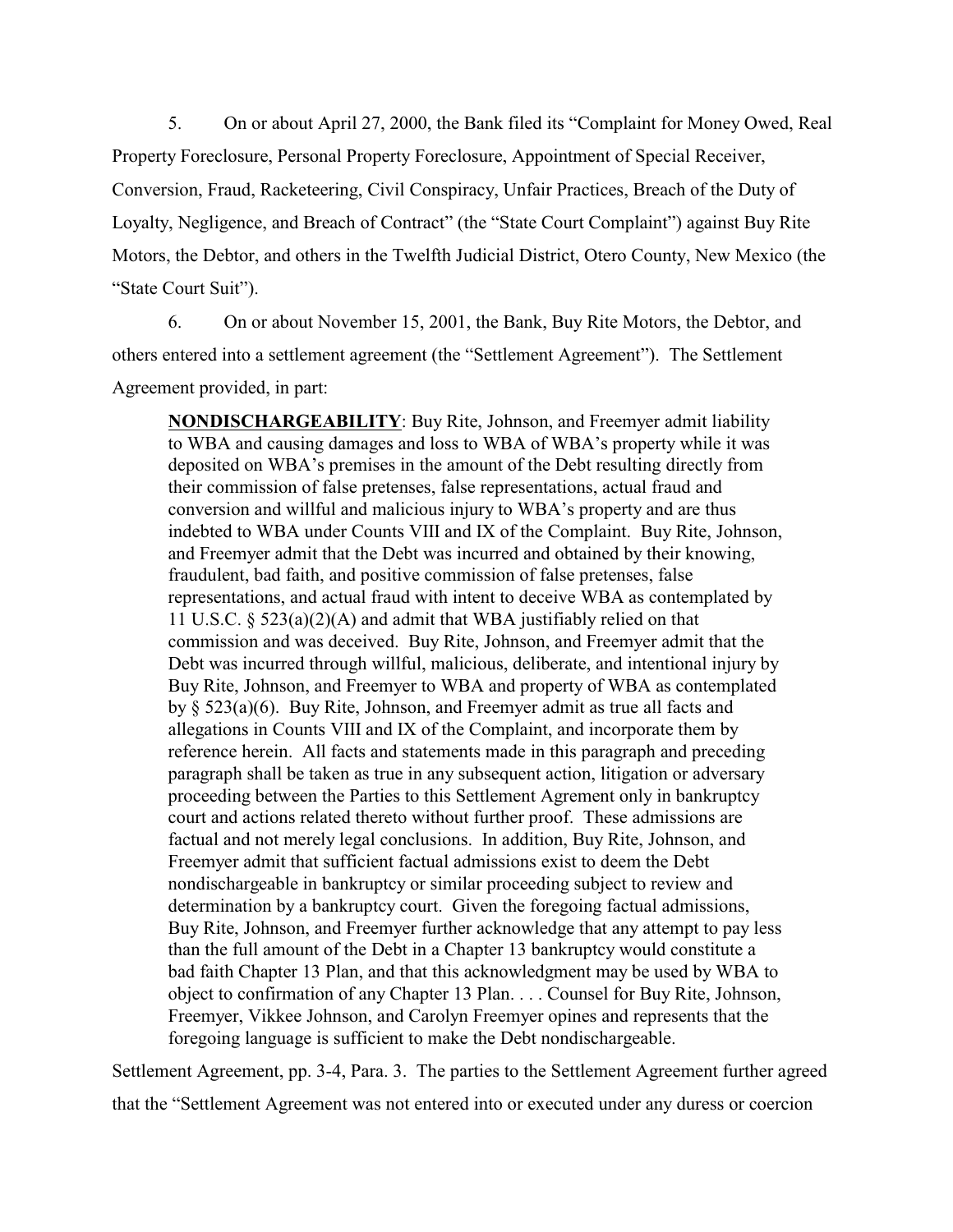whatsoever . . .." Id. at p. 9, Para. 19.

7. On or about January 2, 2002, the Court entered a Stipulated Judgment in the State Court Suit, which Judgment was agreed to by Buy Rite and the Debtor, among other Defendants (the "Judgment"). In the Judgment, the State Court approved the Settlement Agreement, and incorporated it by reference, although it was not attached to the Stipulated Judgment for reasons of confidentiality.

8. The Judgment was never appealed by the Debtor or any other party. Until this proceeding, the Debtor had never challenged the Judgment, directly or indirectly.

9. The Debtor filed the petition commencing this bankruptcy case in El Paso, Texas, on August 19, 2005. It was filed as a "no asset" Chapter 7 case, and the notice sent to creditors instructed them not to file any proof of claim unless subsequently notified. There has been no such subsequent notification.

10. The Bank timely filed its Complaint initiating this adversary proceeding on November 3, 2005.

 11. The Debtor's Schedules show his liability to the Bank as undisputed, noncontingent and liquidated.

#### **Plaintiff's Causes of Action**

 1. The court finds and concludes that the doctrines of collateral estoppel (issue preclusion) and Rooker-Feldman are applicable to the facts of this bankruptcy case and adversary proceeding. *See generally* **Grogan v. Garner**, 498 U.S. 279, 284 n.11 (collateral estoppel applies to  $\S$  523(a) dischargeability cases); **Catz v. Chalker**, 142 F.3d 279, 293 ( $6<sup>th</sup>$  Cir.1998) (Rooker-Feldman Doctrine precludes review of a state court determination finding facts supporting nondischargeability); *accord*, **In re Putvin**, 332 B.R. 619, 624 (10<sup>th</sup> Cir. BAP 2005); **In re Limieux**, 306 B.R. 433, 441-42 (Bankr. D. Mass. 2004). Rooker-Feldman Doctrine applies in bankruptcy matters when the state and federal claims are "inextricably intertwined." **In re Erlewine**, 349 F.3d 205, 209 ( $5<sup>th</sup>$  Cir. 2003). "A federal and state claim are inextricably intertwined if 'the federal claim succeeds only to the extent that the state court wrongly decided the issues before it.'" **In re Stoddard**, 248 B.R. 111, 121 (Bankr. N.D. Ohio 2000), quoting **Catz v. Chalker**, *supra.* The court finds and concludes that the dischargeability claims litigated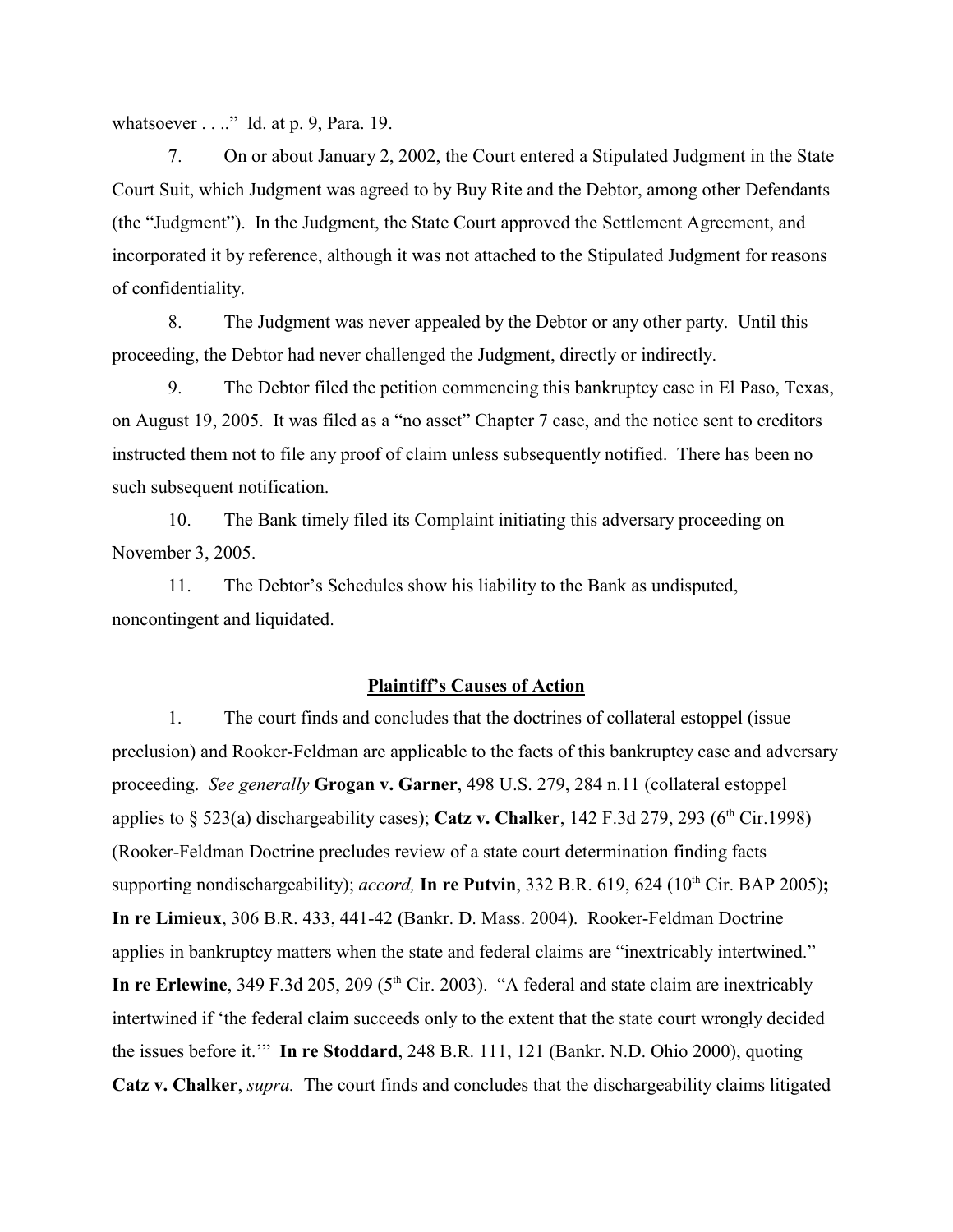in this adversary proceeding are inextricably intertwined with those litigated and determined in the State Court Suit.

2. The Judgment incorporating the Settlement Agreement establishes all of the elements of the Bank's causes of action under 11 U.S.C.  $\S$  523(a)(2)(A) and (a)(6).

In Paragraph 8 of the Judgment the provisions of the Settlement Agreement were expressly approved and incorporated. Paragraph 3 of the Settlement Agreement contains some general admissions of the Debtor and others, of:

liability to WBA and causing damages and loss to WBA of WBA's property . . . in the amount of the Debt resulting directly from their commission of false pretenses, false representations, actual fraud and conversion and willful and malicious injury to WBA's property

and admissions that:

the Debt was incurred and obtained by their knowing, fraudulent, bad faith, and positive commission of false pretenses, false representations, and actual fraud with intent to deceive WBA as contemplated by 11 U.S.C.  $\S$  523(a)(2)(A) and admit that WBA justifiably relied on that commission and was deceived [and] that the Debt was incurred through willful, malicious, deliberate, and intentional injury by Buy Rite, Johnson, and Freemyer to WBA and property of WBA as contemplated by  $\S$  523(a)(6).

In addition, the Debtor made some other, very specific factual admissions in the Settlement Agreement. In particular, the Debtor expressly admitted "as true all facts and allegations in Counts VIII and IX of the Complaint, and incorporate[d] them by reference herein." *See* Settlement Agreement, Para. 3, quoted above. Counts VIII and IX of the Complaint incorporated other paragraphs of the Complaint that contained very specific factual allegations. *See* Complaint, Para. 53, 59. In particular, the Bank's Complaint in the State Court Suit alleged that the defendants, including the Debtor, had obtained original titles from the Bank without paying for them. See Complaint, Para. 23. The Bank also alleged that the Debtor had obtained duplicate original titles from the Department of Motor Vehicles and then sold them to third parties without submitting payment to the Bank for the vehicles which the Bank had financed. Id. at Para. 24(B). The allegations also included claims that the Debtor was involved in accepting trade-ins from customers and not paying off the loans held by third parties, including the Bank. Id. at Para. 24(C). Another of the Bank's allegations was that the defendants committed fraud on it by putting vehicles not owned by Buy Rite on its lot to deceive the Bank.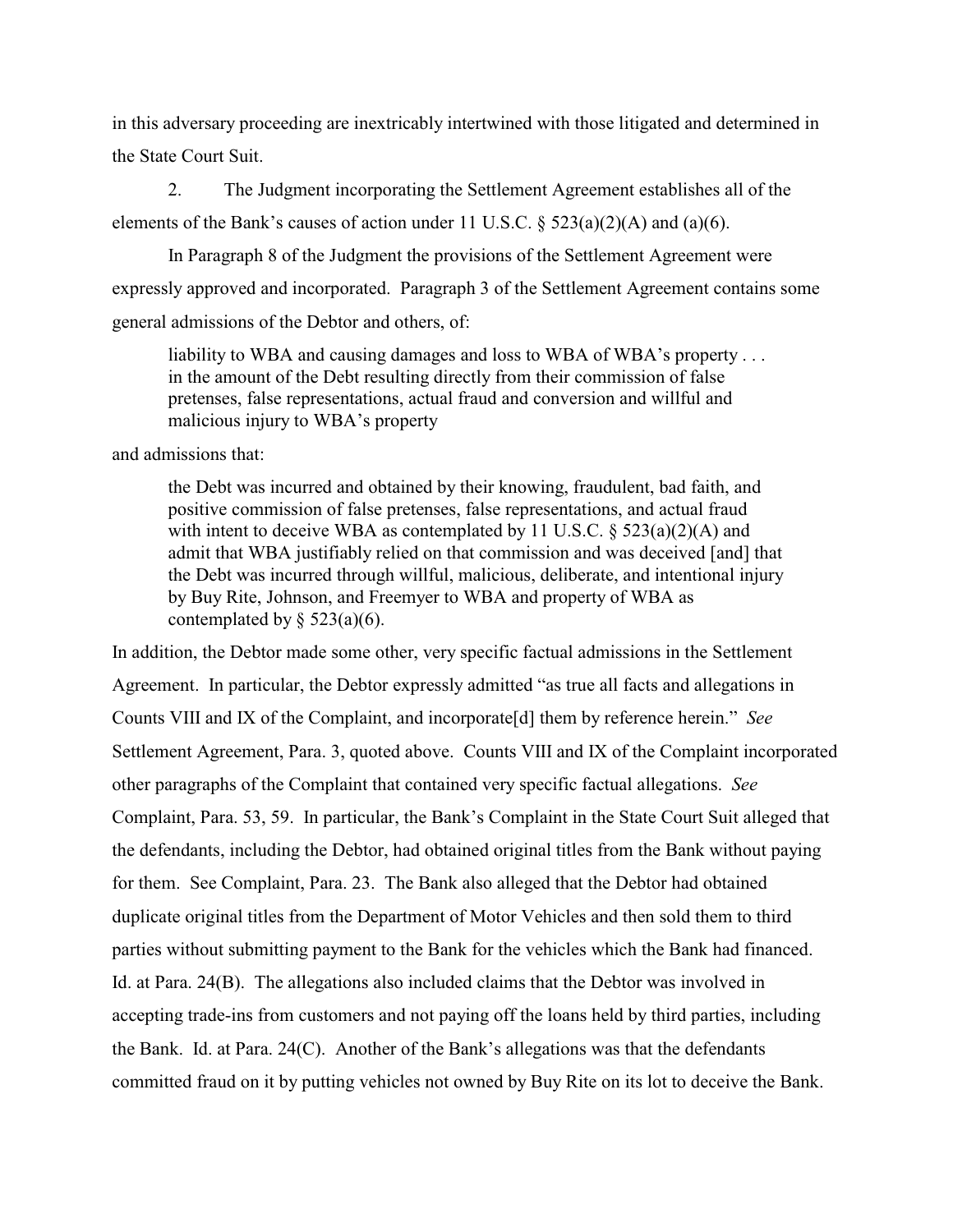Id. at Para. 24(D). Finally, the Bank also alleged that the Debtor was involved in conspiring with n employee of the Bank to obtain titles without paying the Bank, and that such conspiracy involved the payment of bribes to the Bank's employee. Id. at Para. 24(E).

The court finds that the Debtor's explicit admission of all of these facts, taken together with his other admissions in Paragraph 3 of the Settlement Agreement, establish all of the elements of § 523(a)(2)(A) and (a)(6). The elements under § 523(a)(2)(A) of nondischargeability because of fraud are: (1) a misrepresentation made by the debtor; (2) knowledge of the debtor that the representation was false; (3) intent of the debtor to deceive the creditor by making the misrepresentation; (4) actual and justifiable reliance by the creditor on the representation; and (5) loss to the creditor proximately caused by its reliance. **In re Acosta**, 406 F.3dd 367, 372 (5<sup>th</sup> Cir. 2005). With respect to  $\S$  523(a)(6), the Bank specifically alleged, and the Debtor admitted, that his acts caused willful and malicious injury to the Bank and its property. State Court Complaint, Para. 56; Settlement Agreement, Para. 3. Moreover, the Fifth Circuit Court of Appeals has recognized that out of trust sales of floor planned items constitute a willful and malicious injury. **In re Theroux**, 49 F3d 728 ( $5<sup>th</sup>$  Cir. 1995) ("Acting in a manner which one knows will place a lender at risk, such as converting property in which the lender holds a security interest, is sufficient to permit a trier of fact to infer malice under Section 523(a)(6)."), citing **Chrysler Credit Corp. v. Perry Chrysler Plymouth, Inc.**, 783 F2d 480 (5<sup>th</sup> Cir. 1986), *Chrysler Credit* **Corp. v. Fidelity Bank v Higginbotham**, 117 B.R. 211, 216 (Bankr. E.D. Va. 1990), and **In re Tarrant**, 84 B.R. 831 (Bankr. M.D. Fla. 1988). The Debtor here has admitted to the out of trust sales by Buy Rite Motors, and has presented no facts which would support a meritorious defense to the inference of malice to which the Fifth Circuit Court of Appeals refers.

The Debtor argues that because it is a consent judgment, the Judgment cannot be given preclusive effect. However, Paragraph 3 of the Settlement Agreement clearly and unequivocally shows that the parties intended that, by having the State Court incorporate the Settlement Agreement in the Judgment, the factual admissions made by Buy Rite Motors, the Debtor, and Freemyer in the Settlement Agreement would be given preclusive effect in any future litigation such as the instant proceeding. Where the parties so intend, a consent judgment will be given preclusive effect. *See* **Pope v. The Gap, Inc.**, 961 P.2d 1283, 1291-92 (N.M. App. 1998) ("one exception to the rule that a consent judgment is not to be given preclusive effect is where the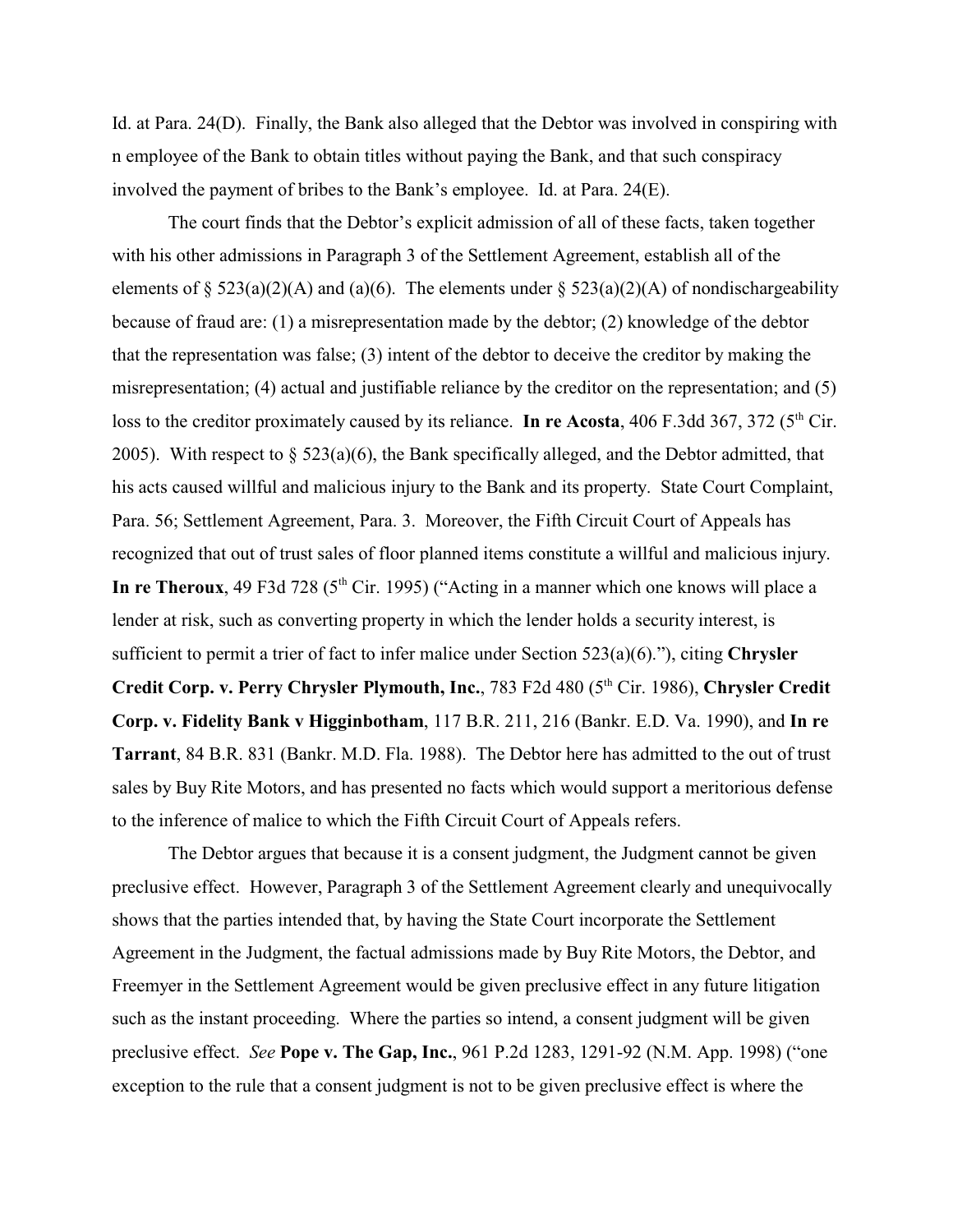parties have entered into an agreement manifesting an intention to be collaterally bound by the terms of the judgment, and the intention of the parties is expressed in the terms of the judgment"); *see also* Hughes v. Santa Fe International Corporation, 847 F.2d 239, 241 (5<sup>th</sup> Cir. 1988) ("consent judgments will be given preclusive effect if the parties manifest such an intention"). In **Kaspar Wire Works, Inc. v. Leco Eng'g and Machine, Inc.**, 575 F.2d 530, 539 ( $5<sup>th</sup> Cir.1978$ ), the Court of Appeals opined that

[a consent] judgment may be conclusive, however, with respect to one or more issues, if the parties have entered an agreement manifesting such intention. . . . Consequently, a consent decree is neither ignored nor treated solely as a contract, although, in considering the finality to be given it, the fact that it originated as a negotiated settlement is considered. Whatever type of repose is sought to be invoked as a result of a judicial consent decree, a court should take into account the fact that it was rendered by consent and determine its impact by the issues actually intended to be precluded by the parties.

Even under that jurisprudence in which a critical factor appears to be whether the consent agreement spelled out factual findings in sufficient detail, the Judgment in this case, which incorporated and approved the detailed factual admissions in the Settlement Agreement, is sufficiently detailed and clear in its intent that the court finds that it should be given preclusive effect.

Having found that the Bank has established that no genuine issue of material fact exists with respect to its causes of action under  $\S 523(a)(2)(A)$  and  $(a)(6)$ , the court now addresses the Debtor's contention that genuine issues of material fact exist as to its affirmative defense of duress that would preclude the Bank from obtaining relief.

### **The Debtor's Affirmative Defense of Duress**

 The Debtor argues that he was coerced into signing off on the Settlement Agreement and agreeing to the entry of the Judgment, and that it therefore should not be given preclusive effect by this court. He contends that the Bank made threats of criminal prosecution that forced him to concede to its demands, resulting in the entry of the Judgment. The Rooker-Feldman Doctrine, however, prevents this court from "reversing" or "voiding" the Judgment, which is final and has never been appealed or challenged in the State Court. Moreover, New Mexico has a state court civil procedural rule, Rule 1-060(B), which is patterned after Federal Rule of Civil Procedure 60(b). This Rule provides that certain actions attacking judgments may be brought after the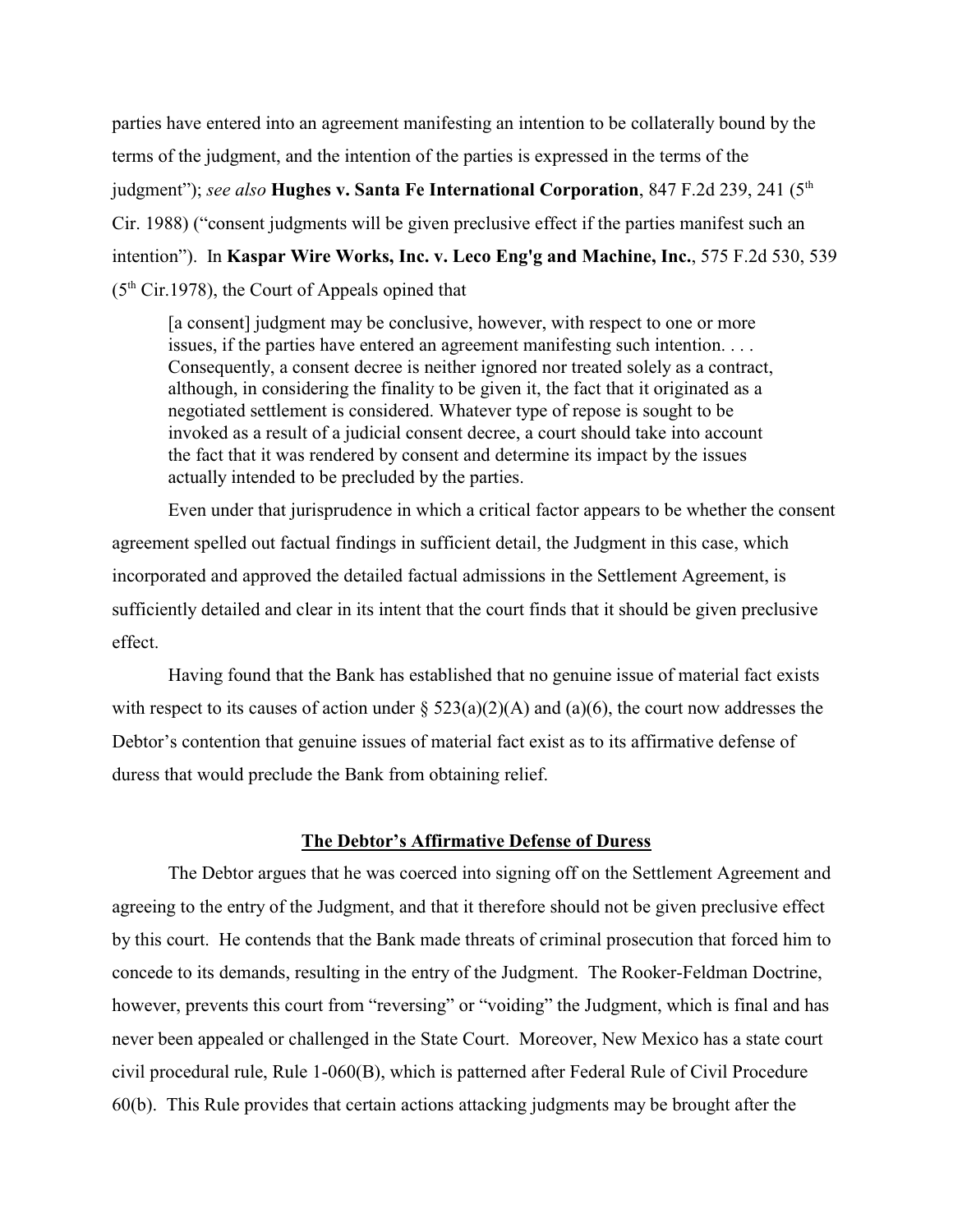normal times for appeal or for filing a motion for new trial. Generally, "[s]uch motions are to be filed in the original cause of action in the same court to which the challenged judgment was rendered and may not be relied upon to launch a collateral attack in a different cause of action or a different court." *See* **Sanders v. Estate of Sanders,** 927 P.2d 23, 29 (N.M. App. 1996).

In addition, however, Rule 1-060(b) expressly allows for independent actions by litigants for relief from judgment. The Rule:

does not limit the power of a court to entertain an independent action to relieve a party from a judgment, order or proceeding, or to set aside a judgment for fraud upon the court. Writs of coram nobis, coram vobis, audita querela and bills of review and bills in the nature of a bill of review, are abolished, and the proceeding for obtaining any relief from a judgment shall be by motion as prescribed in these rules or by an independent action.

N.M.R.Civ.P. 1-060(b)(6). In this regard, New Mexico law is similar to the Bill of Review equitable proceeding in Texas courts. *See generally* **King Ranch, Inc. v. Chapman, III**, 118 S.W.3d 742 (Tex. 2003).<sup>2</sup>

"Parties filing an independent action for relief from a judgment would bear a heavy burden to allege and provide evidence of five elements: (1) a judgment which ought not, in equity and good conscience, to be enforced; (2) *a good defense to the alleged cause of action on*

**King Ranch, Inc. v. Chapman, III**, 118 S.W.3d 742, 751 (Tex. 2003) (emphasis added and citations omitted).

 $<sup>2</sup>$  In Texas,</sup>

<sup>[</sup>a] bill of review is an equitable proceeding to set aside a judgment that is not void on the face of the record but is no longer appealable or subject to a motion for new trial. . . . A bill of review is proper where a party has exercised due diligence to prosecute all adequate legal remedies against a former judgment, and at the time the bill of review is filed, there remains no such adequate legal remedy still available because, through no fault of the bill's proponent, fraud, accident, or mistake precludes presentation of a meritorious claim or defense. . . . *The grounds upon which a bill of review can be obtained are narrow because the procedure conflicts with the fundamental policy that judgments must become final at some point.* . . . Thus a bill of review petitioner must ordinarily plead and prove (1) a meritorious defense to the cause of action alleged to support the judgment, (2) that the petitioner was prevented from making by the fraud, accident or wrongful act of his or her opponent, and (3) the petitioner was not negligent."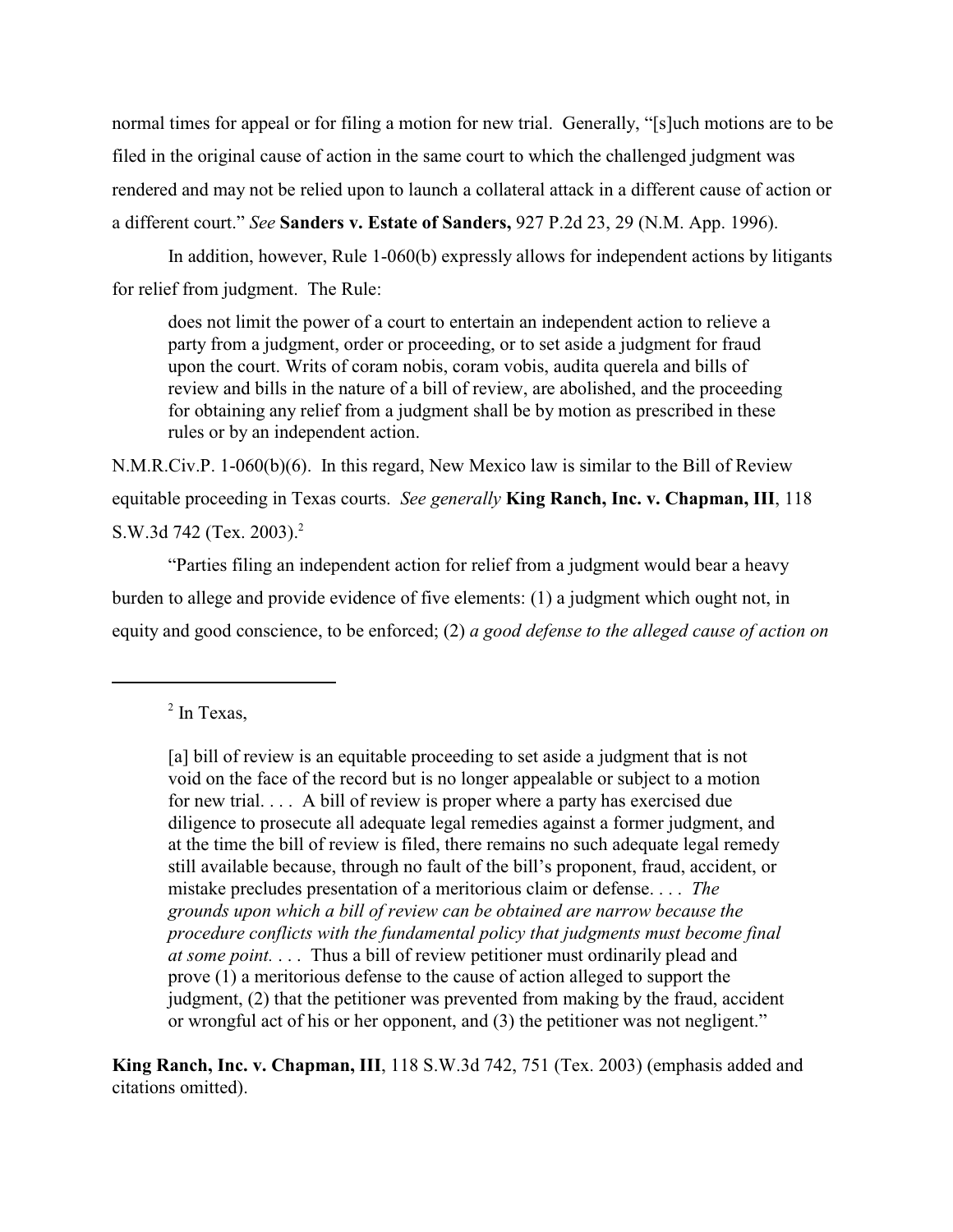*which the judgment is founded;* (3) fraud, accident or mistake which prevented the defendant in the judgment from obtaining the benefit of his defense; (4) the absence of fault or negligence on the part of the defendant; and (5) the absence of any adequate remedy at law. **Sanders**, 927 P.2d at 27 (emphasis added).

No Rule 60(b) motion has ever been filed by the Debtor in the State Court to seek any relief from the Judgment during the more than four and a half years that have passed since its entry. Nor has he commenced any independent equity action during that time to seek relief in the State Court from the Judgment.

However, this court need not decide whether the Debtor may challenge the Judgment at this late date, nor whether his having consented, under duress, to the entry of an agreed judgment–as opposed to a contract (to which the Debtor's sole authority on the issue is limited)– is an exception to the application of collateral estoppel under New Mexico law. The court need not address those issues because the Debtor in this case has failed to present summary judgment evidence establishing a genuine issue of material fact on the issue of duress.

First, the undisputed evidence is that the criminal complaint was filed *prior* to any civil action being commenced and was long pending when the Judgment was agreed to by the Debtor. Similarly, Exhibit D-5 offered by the Debtor is dated long before the Judgment was entered, and long after the criminal complaint was filed. There is no date on exhibit D, but its content shows clearly that it was created after the criminal complaint was filed. Exhibit D-7 offered by the Debtor is dated June 1, 2001, after the criminal complaint was filed. In contrast to all this evidence, the authorities on this issue–even those cited by the Debtor–speak only of "threats to *instigate* criminal prosecution"–i.e., to take action *in the future. See* Farnsworth on Contracts § 4.17 (1990), as quoted on p. 15 of Defendant's Response to Plaintiff's Motion for Summary Judgment. The distinction is logical and critical–in contrast to *filing* a complaint that initiates a criminal investigation–a unilateral action under the control of the filer– the decision to continue or dismiss a pending criminal investigation or proceeding is not the complainant's (here, the Bank), but rather belongs to the State's attorneys' who handle criminal complaints.

Further, there is no evidence that the conversation between the Bank's officers and the D.A.'s office referred to in Exhibit 6, or any other contact between the two, was ever made known to the Debtor prior to the execution of the Settlement Agreement and the entry of the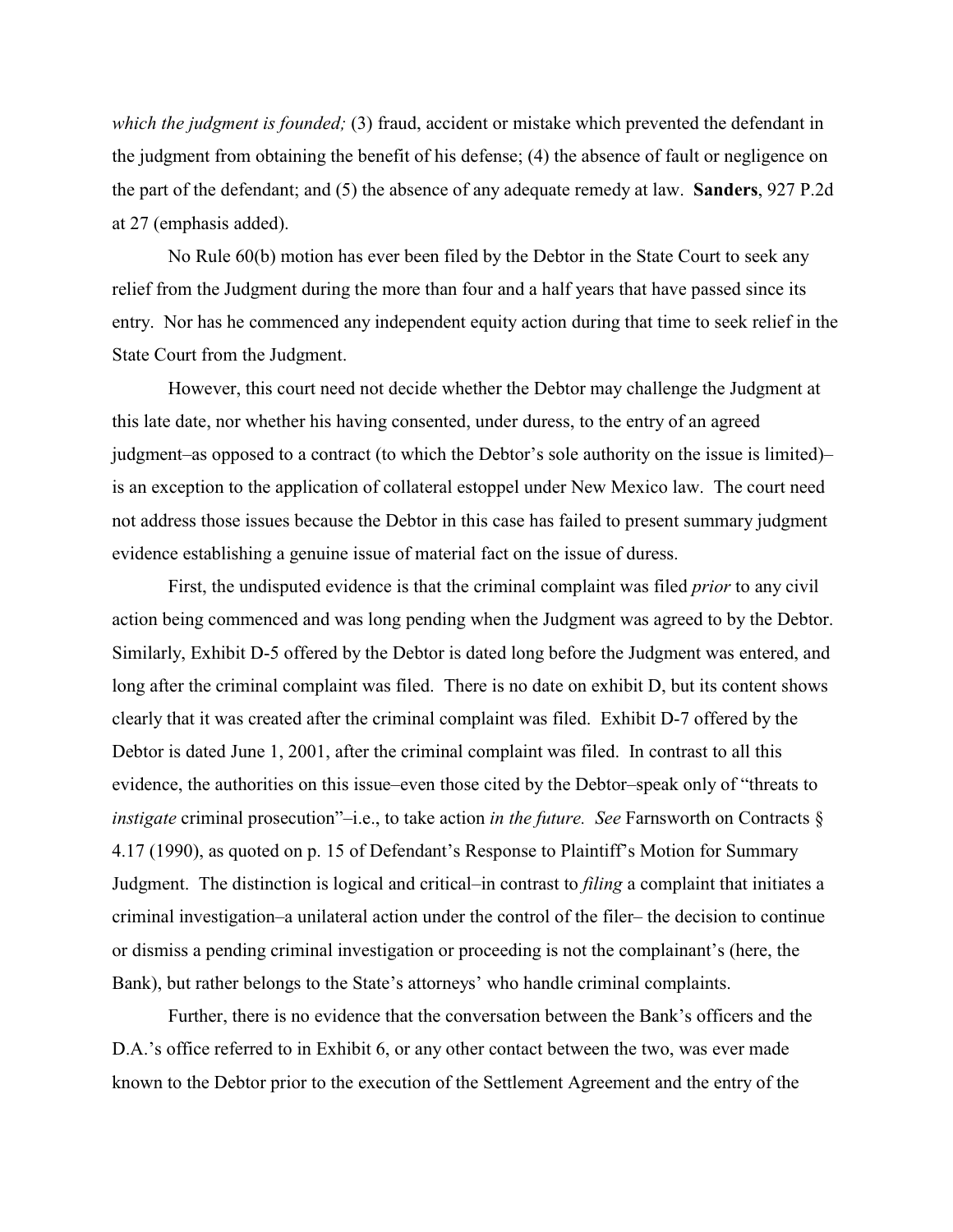Judgment. The *only* evidence the Debtor offers in support of his frame of mind–i.e., his sense of having been coerced into agreeing to the Settlement Agreement and Judgment–is his affidavit testimony, but that testimony does not even *suggest* that *any* promise was *ever* made to the Debtor that the criminal complaint would somehow "go away" only if he entered into the Settlement Agreement and agreed to entry of the Judgment. Rather, his exact words show that any connection between a settlement of the civil action and a disposition of his criminal problems was merely wishful thinking on his part: "I entered into the Settlement Agreement and Stipulated Judgment *solely in hopes* that Western Bank-Alamogordo would drop the criminal charges . . .." (Emphasis added.)

Moreover, it is undisputed that the Debtor was represented by counsel throughout the prosecution of the State Court Suit. The correspondence between the parties' counsel, which is offered by the Bank as part of its summary judgment evidence, shows that that representation was vigorous, and appears to show that nondischargeability of the debt to the Bank was offered by the Debtor's attorney as an incentive to settle and was not insisted upon by the Bank's counsel. Further, that correspondence also shows that there were a number of other issues that appear to have been material and of importance to the Debtor in deciding to settle the State Court Suit, not the least of which was his desire to have his wife dismissed from the case. She was in fact dismissed as a part of the consideration for the Settlement Agreement, as indicated in Paragraph 6 therein.

In the absence of any other evidence on the issue, the court finds and concludes that the Debtor has failed to present sufficient evidence to raise a genuine issue with respect to a defense of duress.

#### **The Amount of the Claim**

The Bank in its Complaint has not requested this court to determine the current balance of the debt represented by the Judgment. While the Debtor in his Response to the Motion for Summary Judgment makes a request that the court allow the claim only in the amount set forth on Debtor's schedules, the court declines to do so, in the absence of any moving paper requesting that relief and inasmuch as the determination is not material to this proceeding.